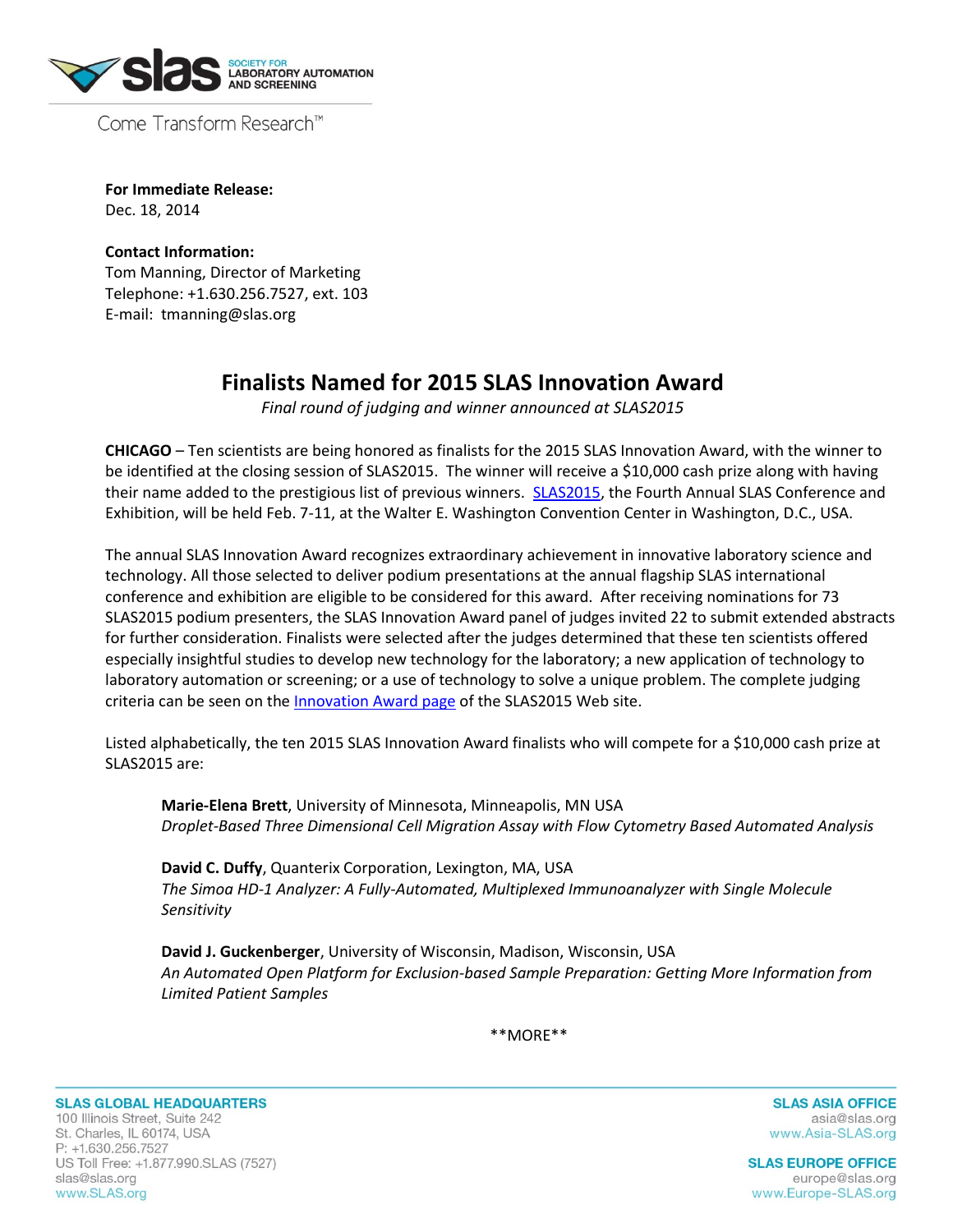## **Finalists Named for 2015 SLAS Innovation Award Page 2 of 3**

**Joo Hun Kang**, Wyss Institute/Harvard University, Boston, MA, USA *Bioinspired Spleen-on-a-chip for Sepsis Therapy*

**Robert Kennedy**, University of Michigan, Ann Arbor, Michigan, USA *Droplet Microfluidics for High Throughput Analysis and Sensing*

**Joonyul Kim**, Auburn University, Auburn, AL, USA *Zero Background in Homogeneous Proximity Assays Using Thermofluorimetric Analysis (TFA) for Quantitation of Attomole Protein Levels in Serum*

**Sergei S. Makarov**, ATTAGENE, Research Triangle Park, NC, USA *Annotating Biological Activities of Compounds by High-content Pathway Profiling Assays*

**Thomas D. Perroud**, eFluidics, San Jose, CA, USA *Automation of Droplet Manipulation Using Electrowetting on Film*

**Aaron Wheeler**, University of Toronto, Toronto, Ontario, CANADA *Digital Microfluidic Immunocytochemistry in Single Cells (DISC)*

**Jonathan Wingfield**, AstraZeneca, Cambridge, UNITED KINGDOM *Novel Acoustic Loading of a Mass Spectrometer – Towards Next Generation High Throughput MS Screening*

Recent winners of the SLAS Innovation Award include:

- 2014 Patrick P. Beattie, Diagnostics For All, Cambridge, MA (USA)
- 2013 Andrea Weston, Bristol-Myers Squibb, Hartford, CT (USA)
- 2012 Dan Dongeun Huh, Harvard University, Cambridge, MA (USA)
- 2011 Kamlesh Patel, Sandia National Laboratories, Livermore, CA (USA)
- 2010 Ali Khademhosseini, Harvard-Massachusetts Institute of Technology, Cambridge, MA (USA)

For more information about SLAS2015 or the SLAS Innovation Award program, visit [www.SLAS2015.org](http://www.slas2015.org/) or contact SLAS Global Headquarters at +1.877.990.SLAS (5727) or e-mail [slas@slas.org.](mailto:slas@slas.org)

\*\*\*\*\*

*The Society for Laboratory Automation and Screening (SLAS) is an international community of more than 15,000 individual scientists, engineers, researchers, technologists and others from academic, government and commercial laboratories. The SLAS mission is to be the preeminent global organization providing forums for education and information exchange and to encourage the study of, and improve the practice of laboratory science and technology. For more information, visi[t www.SLAS.org.](http://www.slas.org/)* 

\*\*MORE\*\*